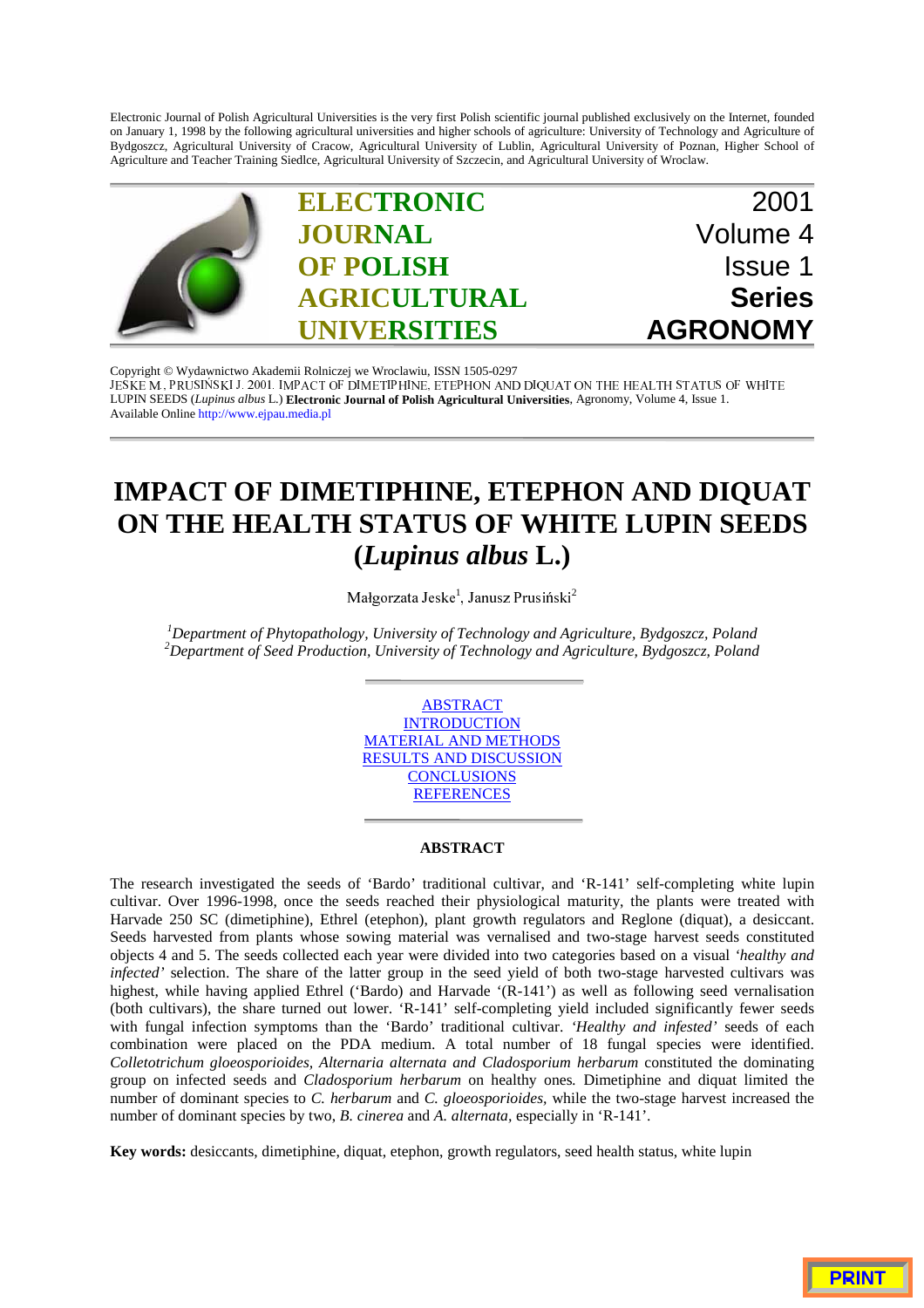## **INTRODUCTION**

Under average weather conditions white lupin gives 3-4 tonne seed yield. White lupin pods neither shatter nor fall off, which makes it possible to start harvesting when the seeds have desiccated naturally in the field [13]. However over higher-rainfall years, white lupin ripens as late as in September when pods and seeds often contain too much water to be single-stage harvested. White lupin seeds are physiologically mature as soon as they contain 50-60% of water [15]. Seed desiccation in pods on the mother plant (two-stage harvest) or even in pods under laboratory conditions does not affect biological seed value and vigour, yet seed harvest at this maturity stage is not feasible due to excessive stem and pod juiciness. The period from seed physiological to full morphological maturity allowing for a single-stage harvest can coincide with seed deterioration on the mother plant, which is observed especially over delayed ripening when pods and seeds are exposed to fungal pathogens; hence low sowing and fodder values. The most frequent pathogenic fungi occurring on lupin seeds include *Colletotrichum gloeosporioides* and various species of *Fusarium* genus [6,9,18,19,23]. Even over years favourable to ripening, white lupin seed yield contains from a few to several percent of deformed, wrinkled and decolourised, to various extent, seeds as well as seeds with visible fungal spots [20].

White lupin generative period lasts, depending on the cultivar, from about 100 to 110 days. Flowering and vegetation periods of new self-completing cultivars are shorter by a few to several days, as compared with traditional cultivars [22]. Additionally traditional form plants branch out heavily accounting for about 50% of the seed yield (Phot. 1), unlike self-completing forms whose main stem develops 100% of the seed yield. [20,22]. The research hypothesis assumes that the application of substances different in their activity and speed of plant tissue desiccation can affect the seed health status as well as the composition of microorganisms occurring on seeds.

The present research aims at defining the impact of selected growth regulators, desiccants, artificial seed vernalisation and two-stage harvest on the yield health status as well as on the composition of fungal microflora occurring on traditional and self-completing white lupin cultivar seeds.



#### **Phot. 1. 'Bardo' and 'R-141' white lupin plants over generative development**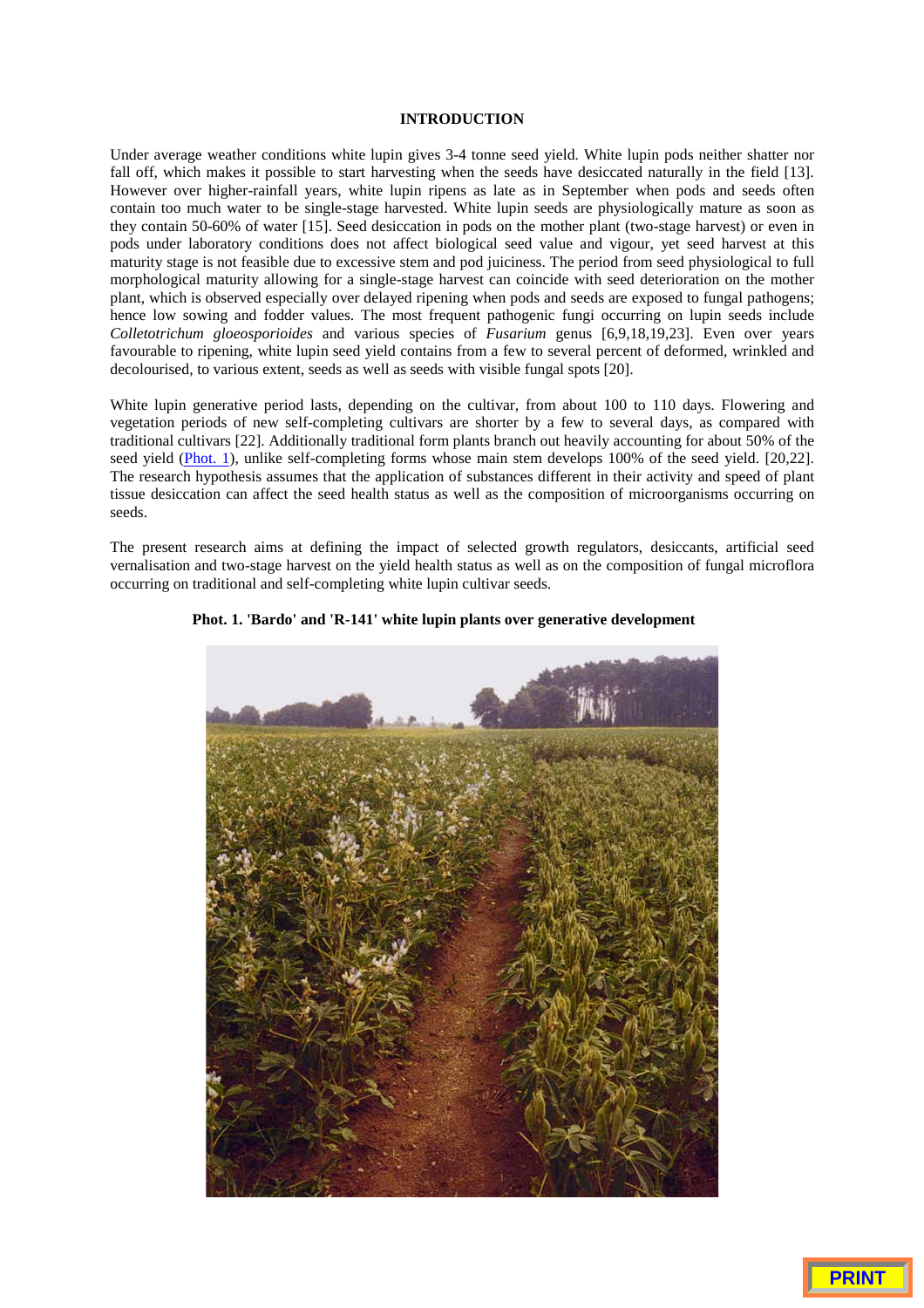### **MATERIAL AND METHODS**

The research investigated strict-field-experiment white lupin seeds harvested over 1996-1998; the field experiment defined the impact of 2 l'ha<sup>-1</sup> Harvade 250 SC (dimetiphine) and Ethrel (etephon), growth regulators, as well as 3 l'ha<sup>-1</sup> Reglone (diquat), a plant desiccant, on 'Bardo' traditional and 'R-141' self-completing white lupin cultivar seed yield and its health status. Seeds harvested from plants obtained from 5-6°C 14-day conditioned and vernalised seeds, from plants threshed following a two-stage harvest as well as from non-treated plants constituted the other experimental objects. A two-stage harvest and plant spraying took place 4-7 days following physiological seed ripening when seeds of 'Bardo' contained on average 50.9% and of 'R-141' 45.1% of water. Over successive research years 'Bardo' and 'R-141' plants were sprayed on September 6 and 3, September 20 and 15 and on August 27 and 17, respectively. 'Bardo' reached the full morphological maturity after 152, 150 and 148 days and 'R-141' after 145, 142 and 143 days.

Four-replication field experiment on 18  $m^2$  plots was carried out compliant with white lupin agronomic practices. Cross-cultivar sowing rate per 1 m<sup>2</sup> differed; 75 germinating seeds for traditional cultivar and 100 seeds for self-completing cultivar.

The seeds collected each year were divided into two categories based on a visual *'healthy and infected'* selection, without decolourised seed coat and whose seed coat colour showed fungal infection symptoms, respectively (Phot. 2).

# **Phot. 2. 'Bardo' and 'R-141' white lupin** *'healthy and infected'* **seeds 'Bardo'**



**'R-141'**

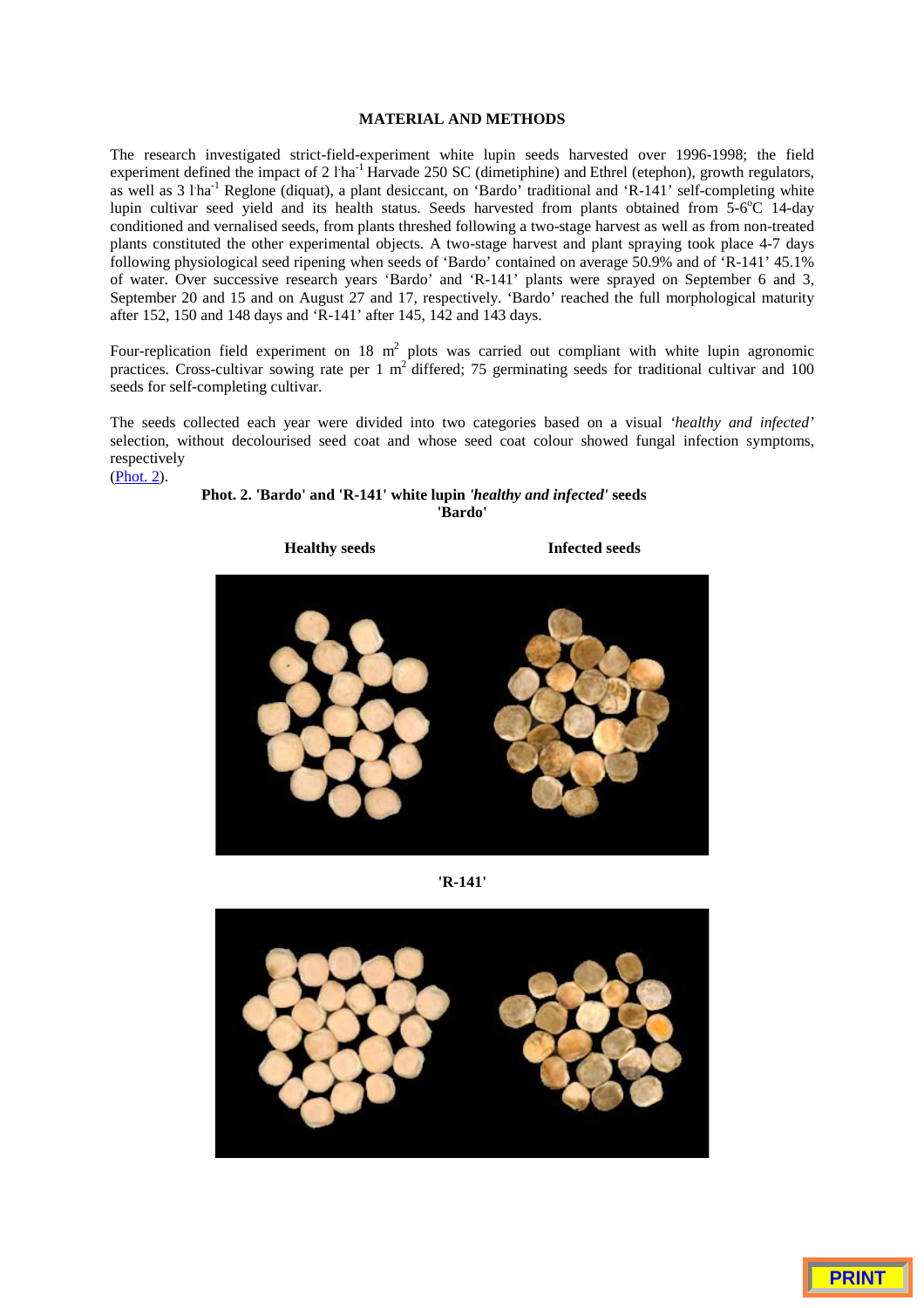100 of *'healthy and infected'* seeds of each cultivar and combination were mycologically investigated. The seeds were washed under running water over 30 minutes and then three times in sterile distilled water and placed, in groups of 6, on Petri dishes filled with the PDA medium, acidified with citric acid up to pH 5.5. After 10 days of incubation at 24°C fungal colonies were identified following mycological guidelines [1,2,4,5,8,11,17].

# **RESULTS AND DISCUSSION**

The seed ripening period length as well as water and temperature conditions are essential for lupin yielding and quality of seeds harvested [13,16,20]. Over 1996 -1998 lupin ripening rainfall exceeded 200 mm, while in 1997 it amounted to about 150 mm (Table 1). In 1997 average air temperature was highest, which enhanced pod and seed desiccation and could eliminate plant desiccation treatment. The self-completing cultivar generative and vegetation periods, similarly to the reports by Stawiński [20] and Święcicki [22], were shorter than the respective periods of the 'Bardo' traditional cultivar.

| Physiological-to-full seed<br>maturity period characteristics | <b>Bardo</b> |       |      | R-141 |       |      |  |
|---------------------------------------------------------------|--------------|-------|------|-------|-------|------|--|
|                                                               | 1996         | 1997  | 1998 | 1996  | 1997  | 1998 |  |
| Period, days                                                  | 97           | 81    | 88   | 96    | 78    | 85   |  |
| Mean air temperature, <sup>o</sup> C                          | 15.0         | 18.2  | 16.7 | 15.2  | 18.0  | 16.3 |  |
| Total rainfall, mm                                            | 252          | 157.4 | 229  | 254.2 | 156.2 | 216  |  |

**Table 1. Weather conditions from-physiological-to-full white lupin seed maturity**

The cultivars researched, despite a few-day variation in the vegetation period length [16] were harvested on the same day. The self-completing 'R-141' seed yield contained significantly fewer seeds with visible fungal symptoms, especially following the application of Harvade 250 SC and in the control yield, as compared with 'Bardo' (Table 2), which must have been due to a varied share of seeds developed on the main stem and lateral branches in the total seed yield. 100% of the seed yield of self-completing cultivars comes from the main nonbranching stem and the pods and seeds ripen simultaneously [20,22]; hence their higher transpiration and desiccation from the very beginning. As for the traditional form, about 50% of the seed yield originates from the main stem and about 50% from lateral branches. The pod and seed development and ripening on lateral branches are recorded a little later and not so simultaneous, as compared with the seeds on the main stem, and generally under conditions more favourable to fungal growth [16].

| <b>Treatment</b>   | <b>Bardo</b> | R-141     |
|--------------------|--------------|-----------|
| Harvade 250 SC     | 15.9 Aab     | 10.6 Bb   |
| Reglone            | 14.8 Aab     | 11.6 Aab  |
| Ethrel             | 13.4 Aab     | $10.4$ Ab |
| Seed vernalisation | 12.7 Ab      | 10.7 Aab  |
| Two-stage harvest  | 17.9 Aa      | 15.2 Aa   |
| Control            | 16.2 Aab     | 10.9 Bab  |
| <b>Mean</b>        | 15.1A        | 11.6 B    |

**Table 2. Share (%) of fungal disease-symptom seeds in the white lupin seed yield**

Other favourable-to-seed-health-status treatments, especially for 'Bardo', included sowing material vernalisation and, for 'R-141 – etephon application. Laczyńska-Hulewiczowa [12] also observed a favourable impact of seed vernalisation on white lupin seeds and plants health status obtained from those seeds.

The two-stage harvest of both cultivars deteriorated the seed health status considerably. Generally it is believed that seed ripening in pods following two-stage harvest enhances the seed viability and vigour and such seeds are often healthier than single-stage harvested seeds [13,15]. Although white lupin plant mowing over physiological seed maturity suddenly interrupted plant vegetation, a higher, as compared with the single-stage harvested seeds, two-stage-harvested seed infection could have been due to a slow seed desiccation interchangeably with moistening when accompanied by high rainfall, especially over 1996 and 1998.

The mycological analysis showed that the control healthy lupin seeds were infected mostly by *Cladosporium herbarum* as well as *Alternaria* and *Penicillium* - saprophytic fungi - and by *Botrytis cinerea* and *Fusarium* spp. - pathogenic fungi (Table 3). Seeds with visible fungal infection showed also high intensity of *Colletotrichum*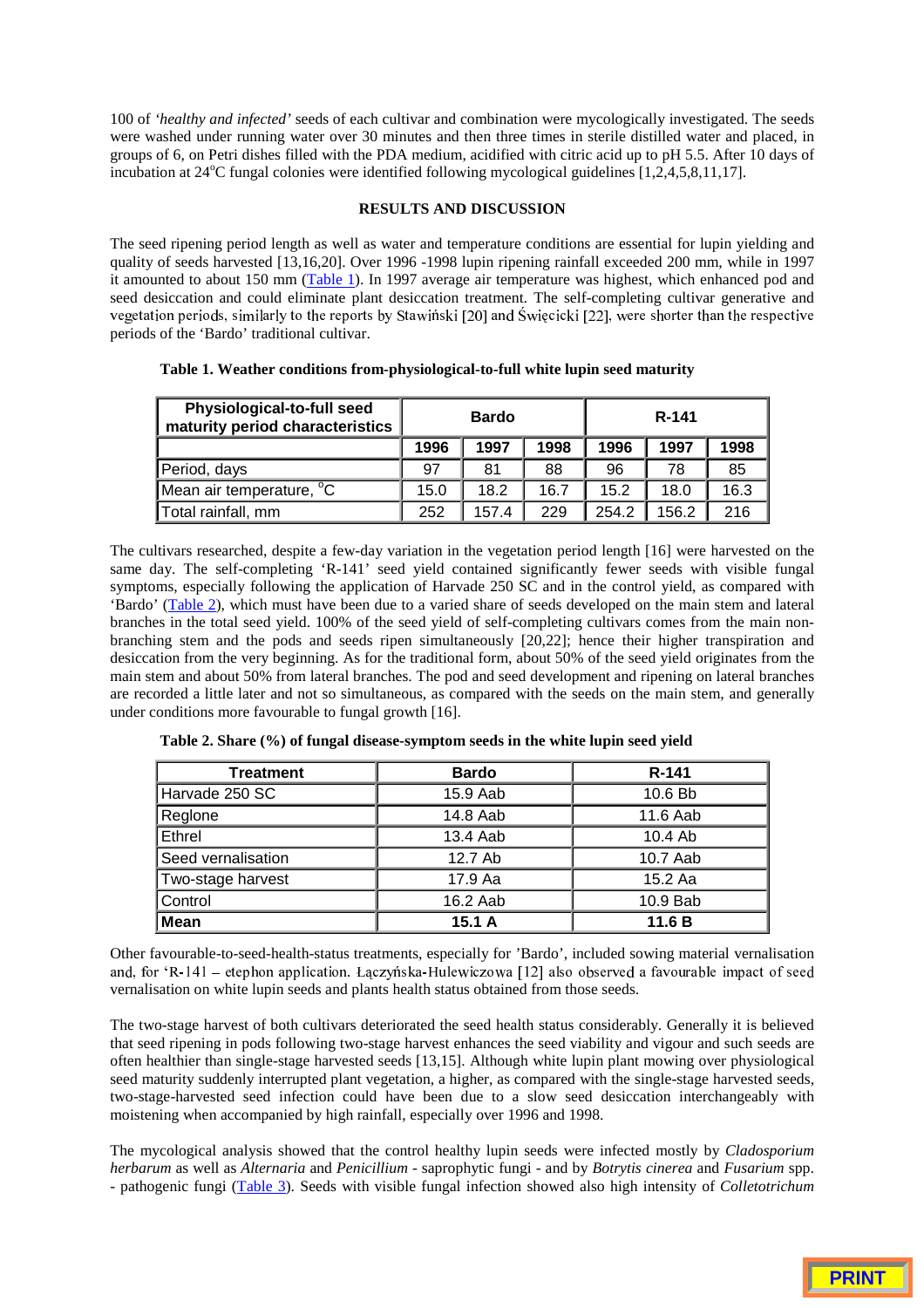*gloeosporioides* infection (Phot. 3) – the pathogenic fungus unobserved on the healthy seeds. Over 1996 no *Colletotrichum gloeosporioides*, while in 1998 as many as 4-6 isolates of that genus - on '*healthy seeds*' and as many as 70-79 on '*infected seeds'* (Table 4) were isolated. A sudden occurrence of anthracnose caused by *C*. *gloeosporioides* has been observed since early 90s. The anthracnose epidemic of recent years, both in Poland and the neighbouring countries, has been responsible for a slump in the area of more susceptible yellow and white lupin species plantation [7,10].

| <b>Species</b>                                |                |                | <b>Bardo</b>   |                | R-141 |                |                |                |  |
|-----------------------------------------------|----------------|----------------|----------------|----------------|-------|----------------|----------------|----------------|--|
|                                               | 1996           | 1997           | 1998           | <b>Total</b>   | 1996  | 1997           | 1998           | <b>Total</b>   |  |
| Alternaria alternata<br>(Fries.) Keiss.       | 12             | 8              | 16             | 36             | 14    | 12             | 16             | 42             |  |
| Alternaria spp.                               | $\overline{2}$ | $\blacksquare$ | $\blacksquare$ | $\overline{2}$ | 2     | $\blacksquare$ | ä,             | $\overline{2}$ |  |
| Aspergillus niger<br>van Tieghen              | 2              | 3              |                | 5              | 3     | $\overline{2}$ |                | 5              |  |
| Botrytis cinerea Pers.                        | $\blacksquare$ | 17             | $\blacksquare$ | 17             | 4     | 26             | $\overline{2}$ | 32             |  |
| Candida albicans<br>(Robin) Berk.             | $\overline{2}$ | 4              |                | 6              | 2     | $\overline{7}$ |                | 9              |  |
| Cladosporium herbarum<br>(Pers.) Link. ex Fr. | 28             | 42             | 40             | 110            | 38    | 28             | 36             | 102            |  |
| Colletotrichum<br>gloeospo-rioides Penz.      |                | $\overline{2}$ | 6              | 8              |       | 4              | 4              | 8              |  |
| Fusarium avenaceum<br>(Fr.) Sacc.             |                |                | 3              | 3              |       | 8              | 1              | 9              |  |
| Fusarium culmorum<br>(W.G. Smith) Sacc.       | $\overline{2}$ |                |                | $\overline{2}$ |       | 4              |                | 4              |  |
| Fusarium solani<br>(Mart.) Sacc.              |                | 3              | 4              | $\overline{7}$ |       | $\overline{2}$ |                | $\overline{2}$ |  |
| Penicillium spp.                              | 4              | 6              | $\blacksquare$ | 10             | 8     | 36             | 4              | 48             |  |
| Phoma sp.                                     | $\overline{2}$ |                |                | $\overline{2}$ |       |                |                |                |  |
| <b>Total</b>                                  | 54             | 85             | 69             | 208            | 71    | 129            | 63             | 263            |  |

**Table 3. Total number of pathogenic and saprophytic fungal isolates on control**

**Phot. 3. Aecervulus of** *Colletotrichum gloeosporioides* **Penz.**

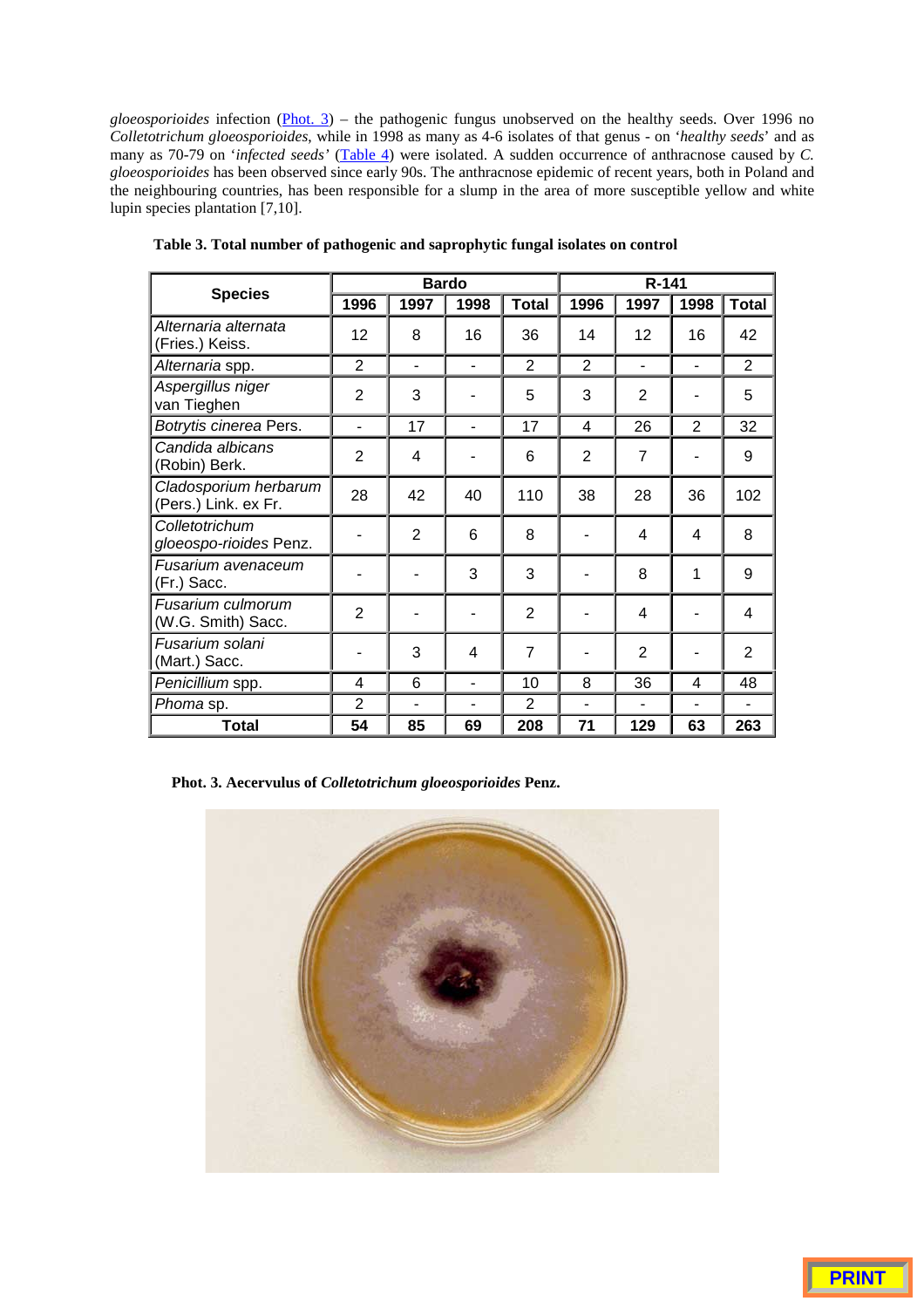| <b>Species</b>                                | <b>Bardo</b>   |                |                |                | $R - 141$      |                          |                |                |
|-----------------------------------------------|----------------|----------------|----------------|----------------|----------------|--------------------------|----------------|----------------|
|                                               | 1996           | 1997           | 1998           | <b>Total</b>   | 1996           | 1997                     | 1998           | <b>Total</b>   |
| Alternaria alternata (Fries.)<br>Keiss.       | 23             | 28             | 28             | 79             | 29             | 34                       | 28             | 101            |
| Alternaria spp.                               | ٠              | ۰              | $\blacksquare$ | ۰              | $\overline{4}$ | $\blacksquare$           | $\blacksquare$ | 4              |
| Aspergillus niger<br>van Tieghen              | 12             |                |                | 12             | ۰              | $\overline{7}$           | ۰              | $\overline{7}$ |
| Botrytis cinerea Pers.                        | 16             | 24             | ۰              | 40             | $\overline{7}$ | 28                       | $\overline{2}$ | 37             |
| Candida albicans<br>(Robin) Berk.             | 6              | 4              |                | 10             | 10             | 6                        |                | 16             |
| Cladosporium herbarum<br>(Pers.) Link. ex Fr. | 34             | 46             | 6              | 86             | 42             | 36                       | 12             | 90             |
| Colletotrichum gloeospo-<br>rioides Penz.     |                | 22             | 70             | 92             |                | 14                       | 79             | 93             |
| <i>Fusarium avenaceum</i> (Fr.)<br>Sacc.      | 6              | 3              | $\overline{2}$ | 11             | $\overline{2}$ | 6                        |                | 8              |
| Fusarium culmorum (W.G.<br>Smith) Sacc.       | 5              |                | $\overline{2}$ | $\overline{7}$ | $\overline{2}$ | $\overline{\mathcal{A}}$ | $\overline{2}$ | 8              |
| Fusarium solani (Mart.) Sacc.                 | ۰              | 4              | 4              | 8              | $\blacksquare$ | $\overline{2}$           | $\blacksquare$ | $\overline{2}$ |
| Penicillium spp.                              | $\overline{7}$ | 4              | $\overline{2}$ | 13             | 6              | 8                        | ÷,             | 14             |
| Phoma sp.                                     |                | $\overline{2}$ | ۰              | $\overline{2}$ | $\overline{2}$ | $\overline{2}$           | $\blacksquare$ | 4              |
| Total                                         | 109            | 137            | 114            | 360            | 104            | 141                      | 123            | 384            |

**Table 4. Total number of pathogenic and saprophytic fungal isolates on control white lupin '***infected seeds'*

The control healthy seeds and seeds with visible fungal symptoms showed a similar number of saprobiotic fungi and their species composition. The pathogenic fungi, however, were isolated on '*infected'* seeds more frequently, as compared with the '*healthy'* seeds. *Colletotrichum gloeosporioides* was isolated on as many as 185 seeds with visible fungal infection symptoms and on 16 '*healthy'* seeds (out of 600 analysed), while *Botrytis cinerea -* on 77 and 49, respectively. *Fusarium* was isolated almost twice as often on '*infected'* than on '*healthy'* seeds. Despite a slightly higher health status of the self-completing cultivar the number of isolates and the saprobiotic and pathogenic species composition observed on seeds of both cultivars were similar.

The preparations applied differed considerably in their activity. Diquat, an active substance of Reglone, destroys cell membranes [21], dimetiphine contained in Harvade 250 SC prevents stoma from closing up and enhances leaf and pod transpiration [14]. 2-chloroethanephosphonic acid, Ethrel active substance, stimulates protein decomposition and intensifies respiration [3]. Out of all the preparations researched, diquat shows the greatest effect on plant tissues; following the Reglone treatment, in case of higher rainfall, there are observed a repeated tissue moistening and a sudden fungal infection. Dimetiphine, however, is a typical growth regulator which acts slowly and does not destroy the plant tissue. Similarly etephon remains non-invasive – however there seems to be no literary coverage on the impact of those substances on the white lupin seed health status.

In the present research the treatments and preparations applied affected the seed health status of both cultivars considerably. Infected 'Bardo' (Fig. 1) and 'R-141' (Fig. 2) seeds obtained from control as well as from twostage harvest plants were dominated by three fungal species: *Cladosporium herbarum, Colletotrichum gloeosporioides* and *Alternaria alternata*, while following the dimetiphine, etephon and diquat application, the number dropped to two: *C. herbarum* and *C. gloeosporioides*. Healthy seeds of both cultivars, irrespective of the treatment applied, were infected mostly by *C. herbarum* and of self-completing cultivar also with *B. Cinerea.* Dimetiphine, etephon and diquat decreased the *Fusarium* spp. occurrence considerably, both on healthy and infected seeds.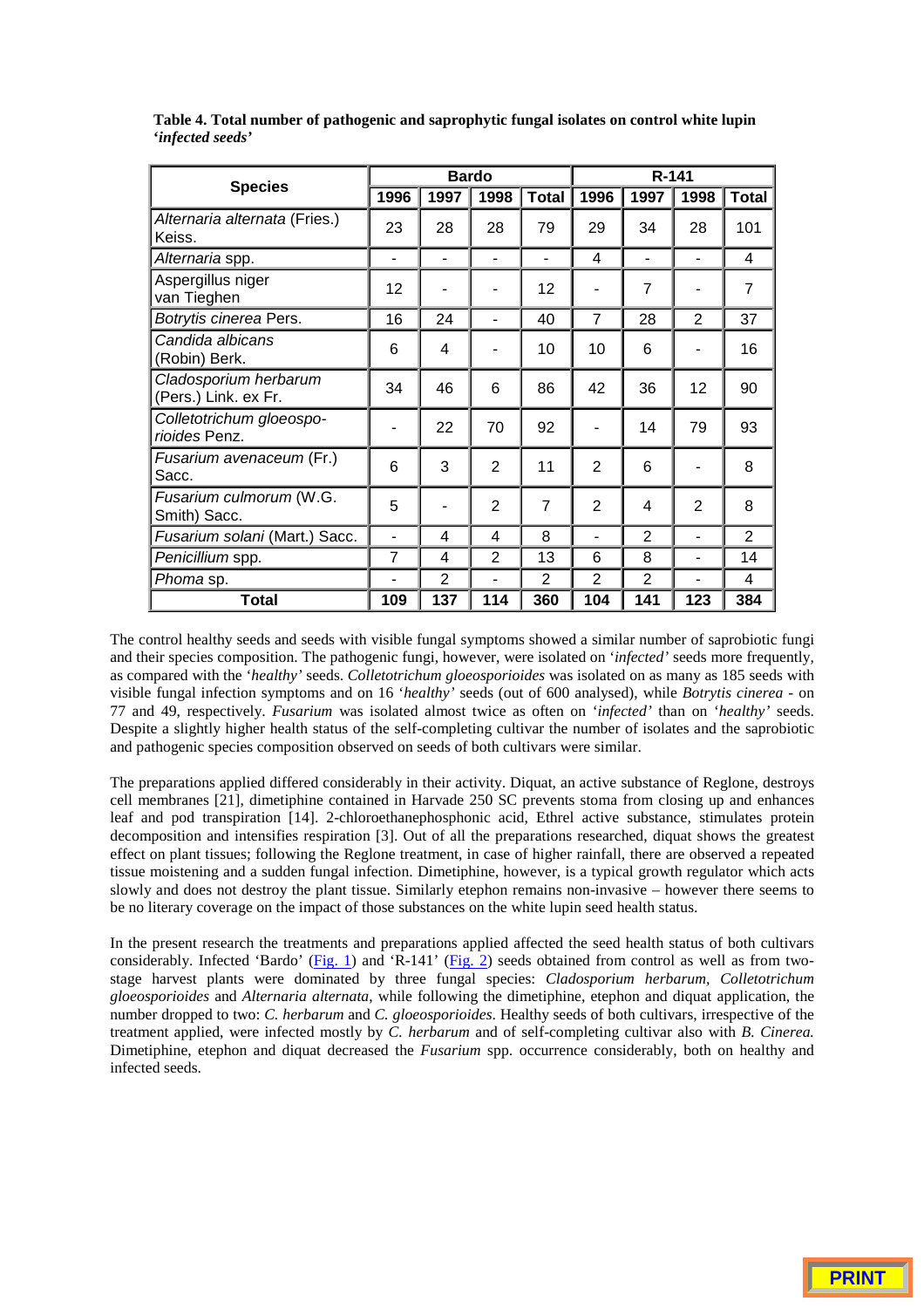**Fig. 1. Impact of selected agronomic practices on the total number of isolates on infected and healthy seeds of 'Bardo' white lupin harvested over 1996-1998**

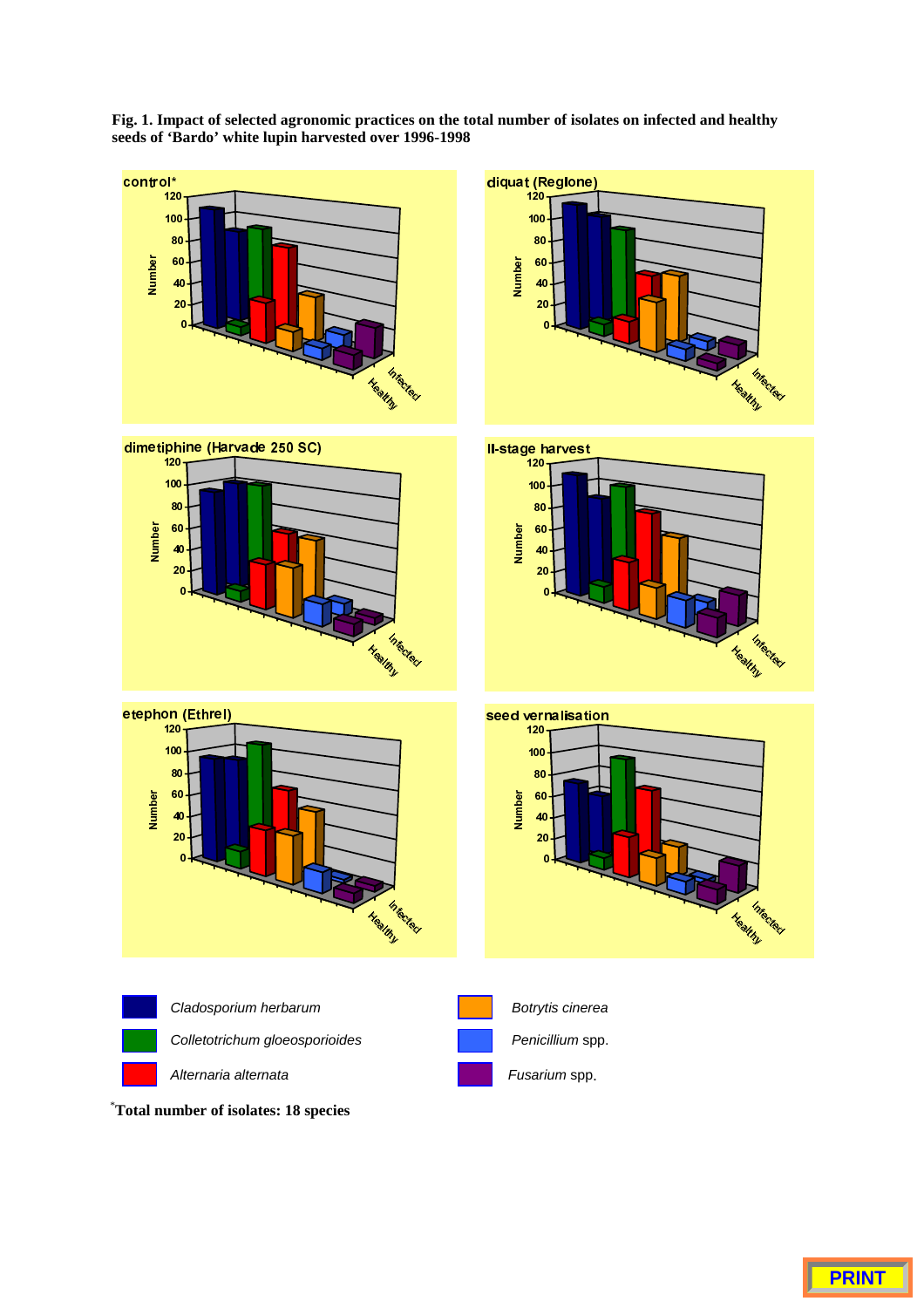



\* **Total number of isolates: 18 species**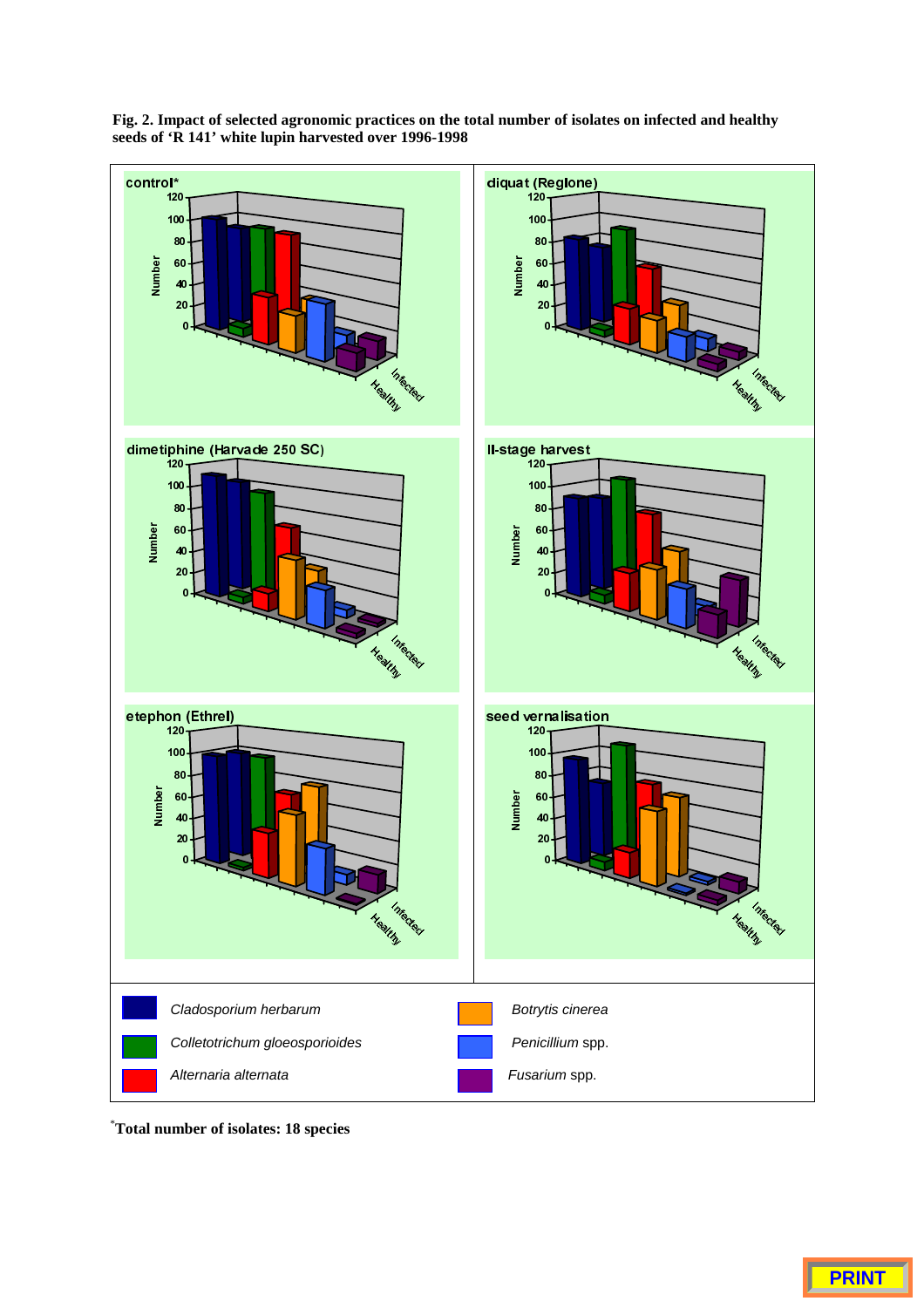### **CONCLUSIONS**

- 1. White lupin seeds were identified to be infected with 18 fungal species; the 'R-141' self-completing cultivar seed yield contained significantly fewer seeds with fungal infection symptoms, as compared with 'Bardo' traditional cultivar.
- 2. Favourable-to-seed-health-status treatments included sowing material vernalisation and etephon for both cultivars and dimetiphine for 'R-141.
- 3. The two-stage harvest of both cultivars deteriorated the seed health status considerably; higher seed infection could have been due to a slow seed desiccation interchangeably with moistening when accompanied by high rainfall.
- 4. The fungal composition and number of isolates on both cultivar seeds were similar. The infected seeds of both cultivars were dominated by *Colletotrichum gloeosporioids, Alternaria alternata and Cladosporium herbarum,* while healthy seeds by *Cladosporium herbarum.*
- 5. Dimetiphine and diquat limited the number of dominant species to *C. herbarum* and *C. gloeosporioides,* while the two-stage harvest increased the number of dominant species by two, *Botrytis cinerea* and *A. alternata,* especially in 'R-141'.

# **REFERENCES**

- 1. Barnett H.L., 1960. Illustrated genera of imperfect fungi. Burges Publishing Co., Minneapolis, USA.
- 2. Booth T.C., 1971. The genus *Fusarium*. Commonwealth Mycological Institute, Kew, Surrey, England.
- 3. Chromiński A., Kamieńska A., 1969. 2-choroethanphosphonic acid new growth regulator (Ethrel). Post. Nauk Rol. 2, 43-50 [in Polish].
- 4. Ellis M.B., 1971. Dematiaceus hyphomycetes. Commonwealth Mycological Institute Kew, Surrej, England.
- 5. Fassatiova O., 1983. Microscopic fungi in microbiology. Wyd. Nauk. Tech. Warszawa [in Polish].
- 6. Filipowicz A., Wagner A., 1989. Mycoflora of seed of *Lupinus luteus, L. angustifolius and L. albus* cultivated in Poland with a regard to pathogenic species. Proc. 5<sup>th</sup> Int. Lupin Conf., PTL Poznań, 521-525.
- 7. Frencel I., 1999. Lupin anthracnose research progress (*Glomerella cingulata / Colletotrichum gloeosporioides*) in Poland and Europe. Int. Conf. Lupin in Polish and European Agriculture. Ed. J. Prusiński. PTŁ Bydgoszcz, Przysiek, 199-207 [in Polish].
- 8. Gilman J.C., 1971. A manual of soil fungi. Iowa Univ. Press, Ames, 450.
- 9. Jańczak C., Horoszkiewicz J., Filoda G., 1999. Lupin fungal diseases and their control. Ochrona Roślin 10, 7-10 [in Polish].
- 10. Jeske M., Sadowski Cz., Andrzejewska A., 1999. A preliminary investigation of the infection of selected yellow and narrow-leafed lupin cultivars and lines by *Colletotrichum gloeosporioides* Penz. Zesz. Nauk. ATR w Bydgoszczy, Rolnictwo 44,139-143.
- 11. Kwaśna H., Chełkowski J., Zajkowski P., 1991. Fungi (Mycota). Tom XXII. Warszawa-Kraków, Instytut Botaniki PAN [in Polish].
- 12. Łaczyńska-Hulewiczowa T., 1954. Research into environmental conditions on lupin development. Rocz. Nauk Rol. 69A, 189-242 [in Polish].
- 13. Mikołajczyk J., 1974. Legume seeds as the source of protein. PWRiL Poznań, 145-147 [in Polish].
- 14. Peddie A., Romaniuk J., Ciesielski E., Mrówczyński M., Witkowski W., Muśnicki Cz., 1986. A new multi-functional ripening regulator. Mat. XXVI Sesji Nauk. IOR, cz. I., 149-168 [in Polish].
- 15. Prusiński J., 1992. Selected study of legume seed ripening. Biul. Branż. Hod. Ros. Nas., 1, 26-30 [in Polish].
- 16. Prusiński J., Kaszkowiak E., Borowska M., 2000. Impact of selected agronomic practices on ripening and yielding of traditional and self-completing white lupin cultivars. (*Lupinus albus* L.). Fragm. Agron. 2, 62-75 [in Polish].
- 17. Raiłło A.I., 1950. Griby roda Fuzarium. Sel'chozgiz. Moscow [in Russian].
- 18. Sadowski Cz., Borys W., 1988. The healthiness of three lupin species grown on sandy loam soil. Proc.  $5<sup>th</sup>$  Int. Lupin Conf. Poznań, 463-467.
- 19. Sadowski S., 1990. Impact of seed dressing on the white lupin development and root health (*Lupinus albus* L.) odmiany 'Wat'. Phytopathol. Pol. 11, 245-252 [in Polish].
- 20. Stawiński S., 1994. Length of vegetation period most limiting white lupin cultivation in Poland. Mat. konf. Łubin-Białko-Ekologia, PTŁ Poznań, 91-99 [in Polish].
- 21. Summers L.A., 1980. The bipryrydinium herbicides. Academic Press, London.
- 22. Święcicki W., 1993. Selected study of lupin genetics and breeding. Mat. konf. Łubin w gospodarce i życiu człowieka. PTŁ Poznań, 23-40 [in Polish].
- 23. Weber Z., 1993. Impact of fungicides and foliar fertilisers on white lupin disease control. Rocz. AR w Poznaniu, CCXLVII, 140-148 [in Polish].